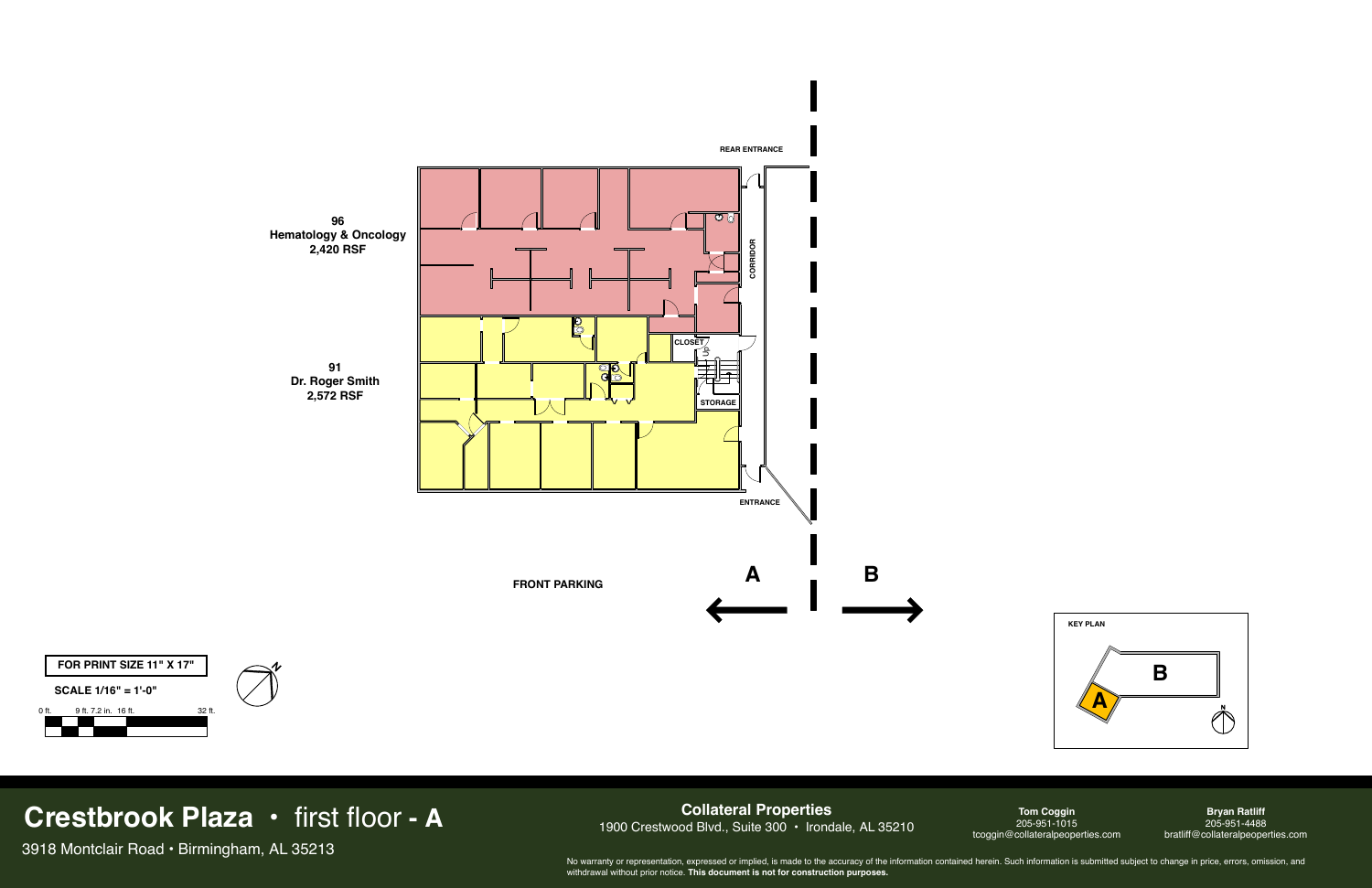**Collateral Properties** 1900 Crestwood Blvd., Suite 300 · Irondale, AL 35210



## **Crestbrook Plaza •** first floor **- B**

3918 Montclair Road • Birmingham, AL 35213

**Tom Coggin** 205-951-1015 tcoggin@collateralpeoperties.com

**Bryan Ratliff** 205-951-4488 bratliff@collateralpeoperties.com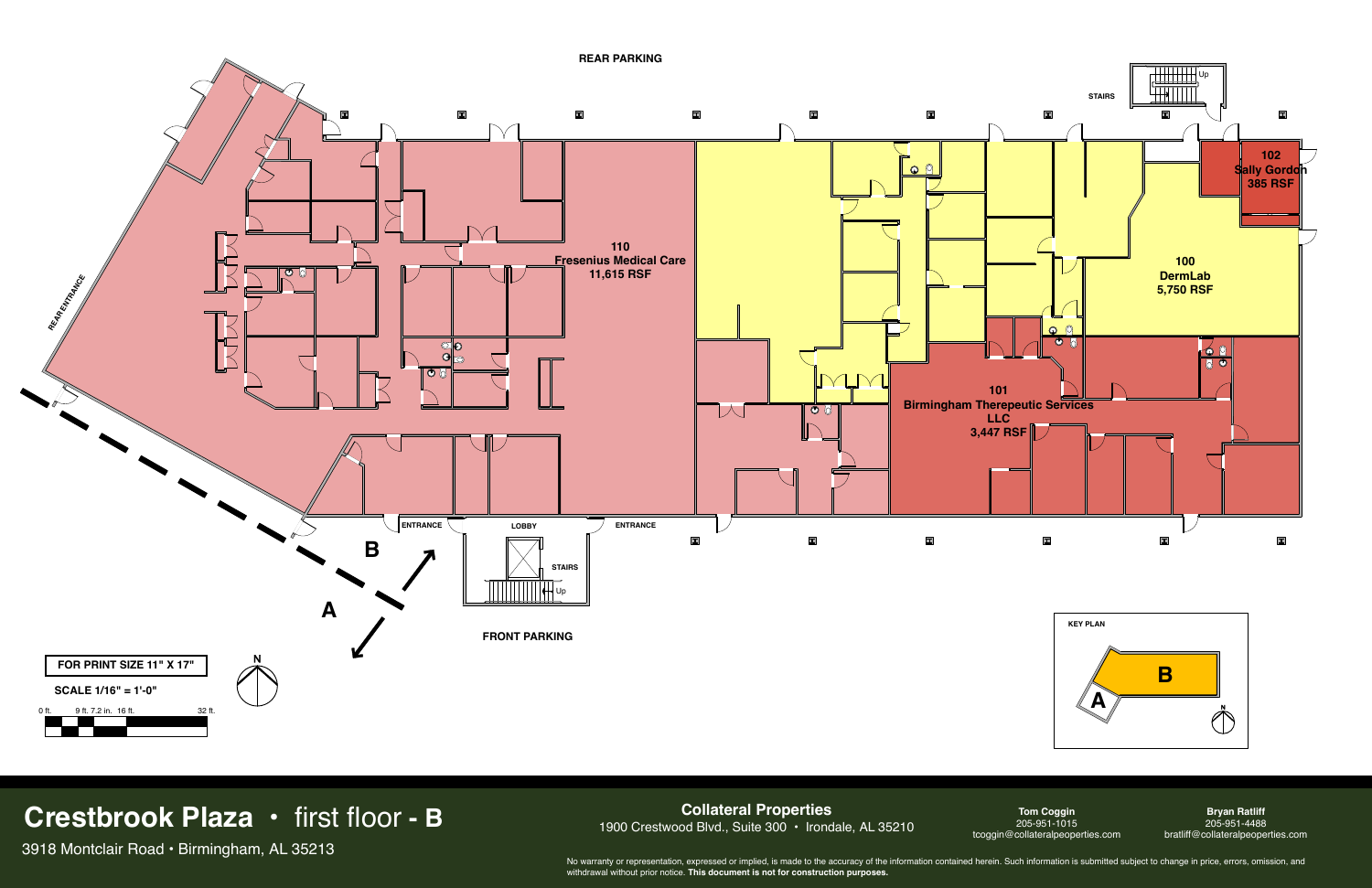**Collateral Properties** 1900 Crestwood Blvd., Suite 300 • Irondale, AL 35210



### **Crestbrook Plaza •** second floor **- A**

3918 Montclair Road • Birmingham, AL 35213

**Tom Coggin** 205-951-1015 tcoggin@collateralpeoperties.com



**Bryan Ratliff** 205-951-4488 bratliff@collateralpeoperties.com